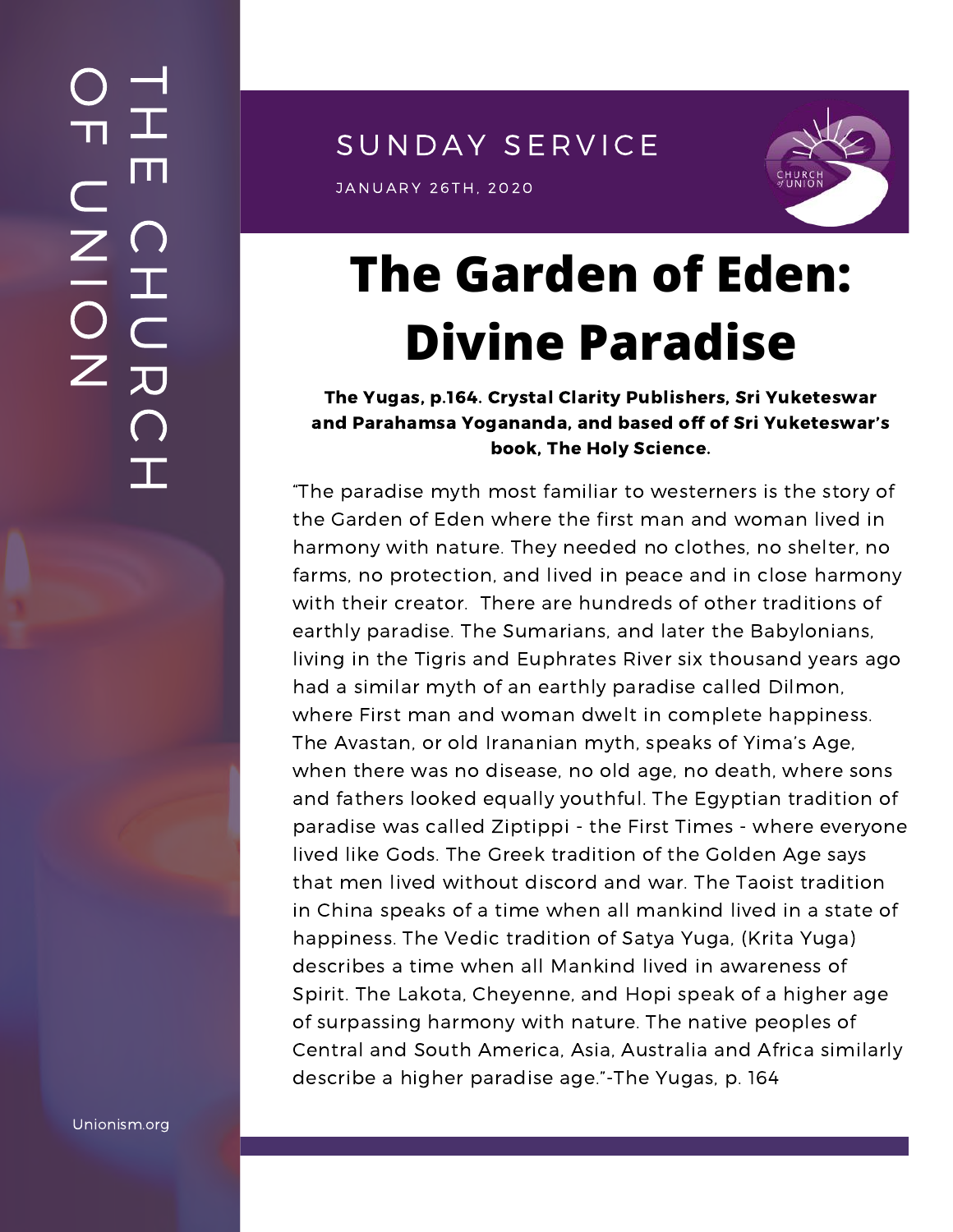### $\overline{\phantom{a}}$ H m.  $\bigcap$ H  $\subset$ 刀  $\bigcap$  $\mathbf{I}$  .  $\bigcirc$  $\blacksquare$  $\subset$  $\mathsf{Z}^+$ <u>In the Second Contract of the Second Contract of the International Second Contract of the International Second Contract of the International Second Contract of the International Second Contract of the International Second</u>  $\bigcirc$  $\mathsf{Z}^+$

## SUNDAY SERVICE

JANUARY 26TH, 2020<br>J



#### Opening Prayer by Jeff and Shaleia

I am the only child of God, forever part of Him. I am created by Him in Perfection, and there I always remain. My mind is my sanctuary where I keep His Holy Creation sacred. I will only allow in His Voice. I will only accept His Word.

Today I will hear the Word of God. I surrender myself to His Teachings through His Divine Channel. I will honor what He has spoken and accept it as His Will. I will be obedient to His Word, for this is my Salvation.

In Christ's Name, Om Amen.